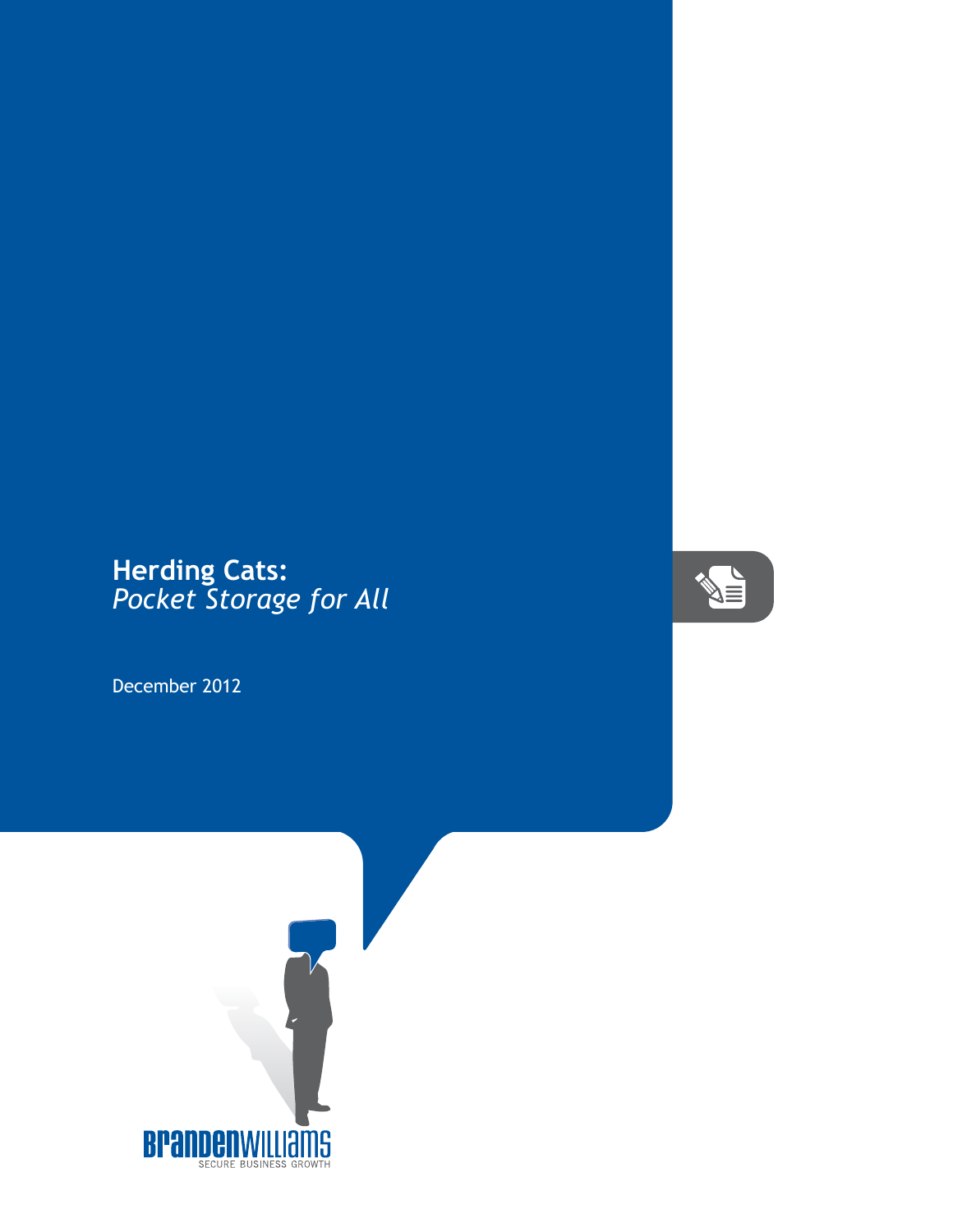## I can hear the friendly ribbing now.

"Oh GEE Brando, an issue dedicated to storage? I am sure you will have fun towing the company line on that one! After all, you joke about how storage is cheaper for you than others when you talk about collection without limitations."

Sure, generic security guy, I do joke about that. But I wanted to take this month's column in a different direction. It does deal a little bit with storage, but it's the storage we carry with us every day. Yep, the old smartphone problem, and what the heck is that thing doing?

I'm presently writing this column about three weeks before you will read it. It's the week following BSidesDFW, which was a great success thanks to the fantastic organizers and community surrounding them. One session in particular that I really enjoyed was with Francisco Artes live, and hilarity from Gal Shpantzer via Skype, where they discussed how smartphone storage worked and the security features of both the Android and iPhone platforms. I've written and blogged about the super forensic-friendly nature of these devices, but it wasn't until this session that I really began to understand the nature of what is left around on these devices.

I've been very interested in doing forensic analyses of the phones in my house, but I've not had the time or networking abilities to get into the right crowds to both gain the knowledge and equipment required. Here's the good news. If you have an iPhone, you probably have pretty seamless upgrades into newer versions of iOS and the adoption rate is insane (over 61% at the end of October). If you have an Android, you may be frustrated with your ability to upgrade depending on the carrier or handset. So let's talk bad news for iPhone users now, because I was certainly enlightened to learn how the underlying storage and the security models work.

Everything on your iPhone is essentially stored in a database. Great for quick access and organization, and it allows for some containerization such that application data doesn't commingle. Sounds great so far, right? But what happens if you delete a text message or something from an application? Since you deleted it, it must be gone, right?

## Nope.

The database entry is marked in a way that allows it to eventually be overwritten, but it still is on the phone. So a forensic analysis will show all those texts that you thought you deleted. But wait, because it gets SO much worse.

Every time you back up your iPhone, all of those entries that you have marked as deleted are backed up right with all the good stuff that you want to see. This means that it becomes insanely hard to remove them from your device because they now are in your backups. If you grab the newest iPhone and restore from your old backup, all of those deleted texts now make their way onto your new phone! According to Francisco and Gal, the only way to prevent this is to set up your iPhone as a NEW device, not restoring from backup. That is, start all over.

Now let's put on our tin foil hats and get really suspicious of everything with a battery. Maybe you are one of the many iPhone users who don't have a (working) home computer. Or maybe you want to take advantage of Apple's generous offer to back up your phone for you via iCloud so that no matter where you are, you can restore your phone if you have a problem. Do you see where I am going? All of those deleted texts are now up in the cloud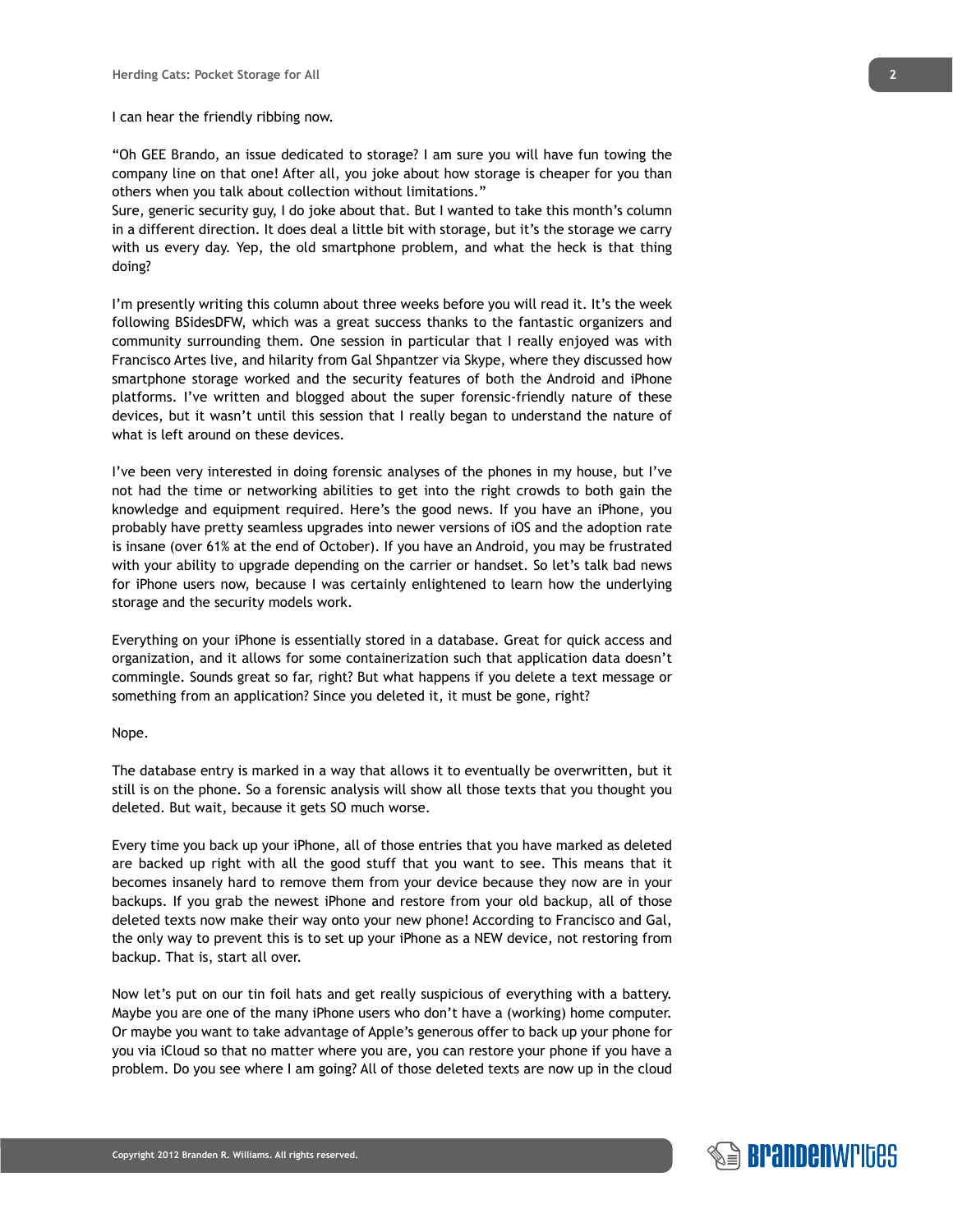and out of your control. If you were thinking of doing something illegal and coordinating it from your iPhone, your backups could be subpoenaed without your knowledge and all of those deleted texts might be in the hands of the Feds. Yikes!

The point of Francisco and Gal's presentation wasn't necessarily to make everyone run from the room screaming in fear, but to uncover some of the good security-related things that mobile devices can do while highlighting the snakes in the grass that we all need to be aware of—especially corporate security folks who are charged with keeping information secure on those devices. It might be time to re-think about how information moves throughout your company and see how bad a lost cell phone might actually be.